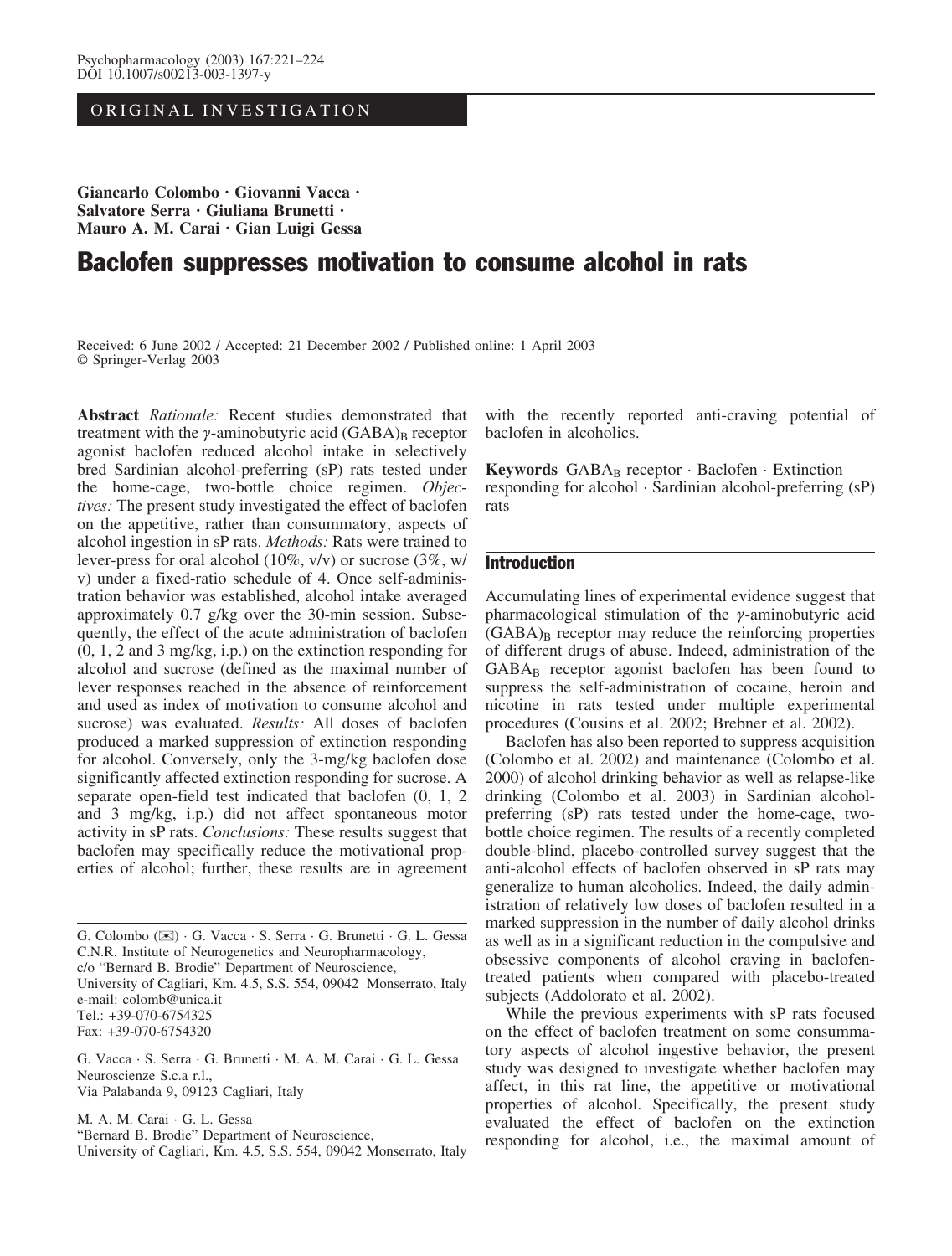"work" that rats trained to lever-press for alcohol were willing to perform to obtain alcohol. Extinction responding has been proposed to represent an index of the rat motivation to consume alcohol or, in other words, of the appetitive strength of alcohol (Samson et al. 2001; Vacca et al. 2002). The specificity of the effect of baclofen on the motivation to consume alcohol was assessed, evaluating its effect also on the extinction responding for a sucrose solution in sP rats.

# Materials and methods

### Animals

Male sP rats, approximately 3 months old at the start of the study, were used. Rats were derived from a population of sP rats that underwent caesarian derivation at Charles River (Lyon, France) for production of specific pathogen-free individuals. Rats were individually housed in an animal facility with an inverted 12-h/12-h light/dark cycle, constant temperature of  $22 \pm 2^{\circ}$ C and relative humidity of approximately 60%. Standard rat chow and water were always available, except as noted. Rats were extensively habituated to handling and i.p. injection.

The experimental procedures employed in the present study were in accordance with the Italian Law on the "Protection of animals used for experimental and other scientific reasons" and approved by the ethics committee of the University of Cagliari.

#### Experimental procedure

#### Operant experiments

Self-administration and extinction sessions were conducted in modular chambers (Med Associates, Georgia, VT, USA) located in sound-attenuated cubicles. Each chamber contained one response lever and one liquid dipper (0.1-ml cup). Dipper presentation was associated with flashing of a green light positioned above the lever. The cup dipper remained exposed until the rat reached the required fixed-ratio (FR) schedule (see below) again. Self-administration sessions lasted 30 min and were conducted 6 days per week (Monday to Saturday) during the dark phase of the light/dark cycle.

Rats were separated into two groups. One group of rats  $(n=8)$ was initiated to lever press for alcohol using the sucrose fading procedure (Samson 1986). Initially, rats of this group were shaped to lever press for sucrose (20%, w/v in water) for four consecutive days. Subsequently, over 22 consecutive sessions, sucrose concentration was progressively diminished to 0%, while alcohol concentration was progressively increased to 10% (v/v). A FR schedule of 1 (FR1) was maintained throughout the initiation phase. After completion of the initiation phase, the FR schedule was progressively increased to FR4 over four consecutive sessions. FR4 and 10% alcohol concentration were maintained from then onward (maintenance phase).

The second group of rats  $(n=7)$  was trained to lever press for sucrose. Rats were initially shaped under FR1 and  $3\%$  (w/v) sucrose. Over 14 consecutive sessions, the FR schedule was progressively increased to FR4. FR4 and 3% sucrose concentration were maintained from then onward (maintenance phase).

Alcohol and sucrose intake was measured by weighing the fluid reservoir before and after each self-administration session (accuracy 0.1 g). Alcohol intake was expressed as grams per kilogram of pure alcohol; sucrose intake was expressed as milliliters per kilogram of sucrose solution.

After approximately 20 self-administration sessions of the maintenance phase, extinction responding for alcohol or sucrose, defined as the maximal number of lever responses reached by each rat in the absence of alcohol or sucrose reinforcement, was determined. Extinction sessions were conducted once a week (on Saturdays) following five self-administration sessions. Each rat was exposed to four extinction sessions. After each extinction session, alcohol and sucrose self-administration rapidly recovered to baseline levels. During extinction sessions, rats were exposed to the operant conditioning chamber for 30 min but lever pressing did not result in any dipper presentation. The alcohol reservoir was, however, located inside the chamber, to enable the rat to smell the alcohol.

Baclofen (Sigma Chemical Co., St. Louis, MO, USA) was dissolved in 2 ml/kg saline and injected i.p. at the doses of 0, 1, 2 and 3 mg/kg, 30 min before the start of the extinction session. All four doses of baclofen were tested in each rat of both groups under a latin-square design.

Data on the number of responses and the amount of alcohol or sucrose consumed over the last self-administration sessions preceding the extinction sessions among the rat subgroups subsequently assigned to baclofen treatment were analyzed using oneway analyses of variance (ANOVAs) with repeated measures. Data on the effect of baclofen on extinction responding for alcohol or sucrose were analyzed using one-way ANOVAs with repeated measures, followed by the Scheffé test for multiple comparisons.

#### Motor activity experiment

A separate experiment tested the effect of baclofen on spontaneous motor activity. In this experiment, male sP rats, of an age comparable to that of the rats tested in the extinction study, were used. Before the experiment, rats were housed individually for a period of time identical to that spent by the rats of the extinction study.

Motor activity was measured using a black plexiglas open-field arena  $[60 \times 60 \times 35$ (height) cm], the floor of which was divided in nine equal squares. One of the walls was made of transparent Plexiglas. The apparatus was located in a soundproof, dimly lit room. Rat behavior was monitored by three observers stationed behind a screen 2 m from the apparatus and unaware of rat allocation. Baclofen was dissolved in 2 ml/kg saline and injected acutely at the doses of 0, 1, 2 and 3 mg/kg (i.p.), 30 min before the start of the trial, to independent groups of  $n=8$  rats. Trials lasted 10 min and were conducted during the dark phase of the light/dark cycle. After each trial, the open-field arena was cleaned thoroughly. Rats were tested in a randomized order.

Time spent moving (including ambulation and rearings), number of square crossings (scored any time the rat entered a square with at least one paw) and number of rearings (defined as the rat rising on its hind legs with forelegs not touching the floor) were used as indices of motor activity. Data were analyzed using one-way ANOVAs.

## **Results**

In close agreement with previous observations from this laboratory (Vacca et al. 2002), all rats acquired and maintained alcohol or sucrose self-administration. Table 1 depicts the number of lever presses and the amount of alcohol or sucrose consumed over the Friday selfadministration sessions, which preceded extinction sessions. No differences were recorded among the subgroups subsequently assigned to baclofen treatment.

During extinction sessions, extinction responding for alcohol and sucrose in saline-treated rats averaged  $54.8\pm8.4$  and  $55.6\pm13.2$  (mean $\pm$ SEM), respectively, suggesting that both alcohol and sucrose were functioning as reinforcers and had comparable motivational capacities in directing lever-pressing behavior in sP rats. Pretreatment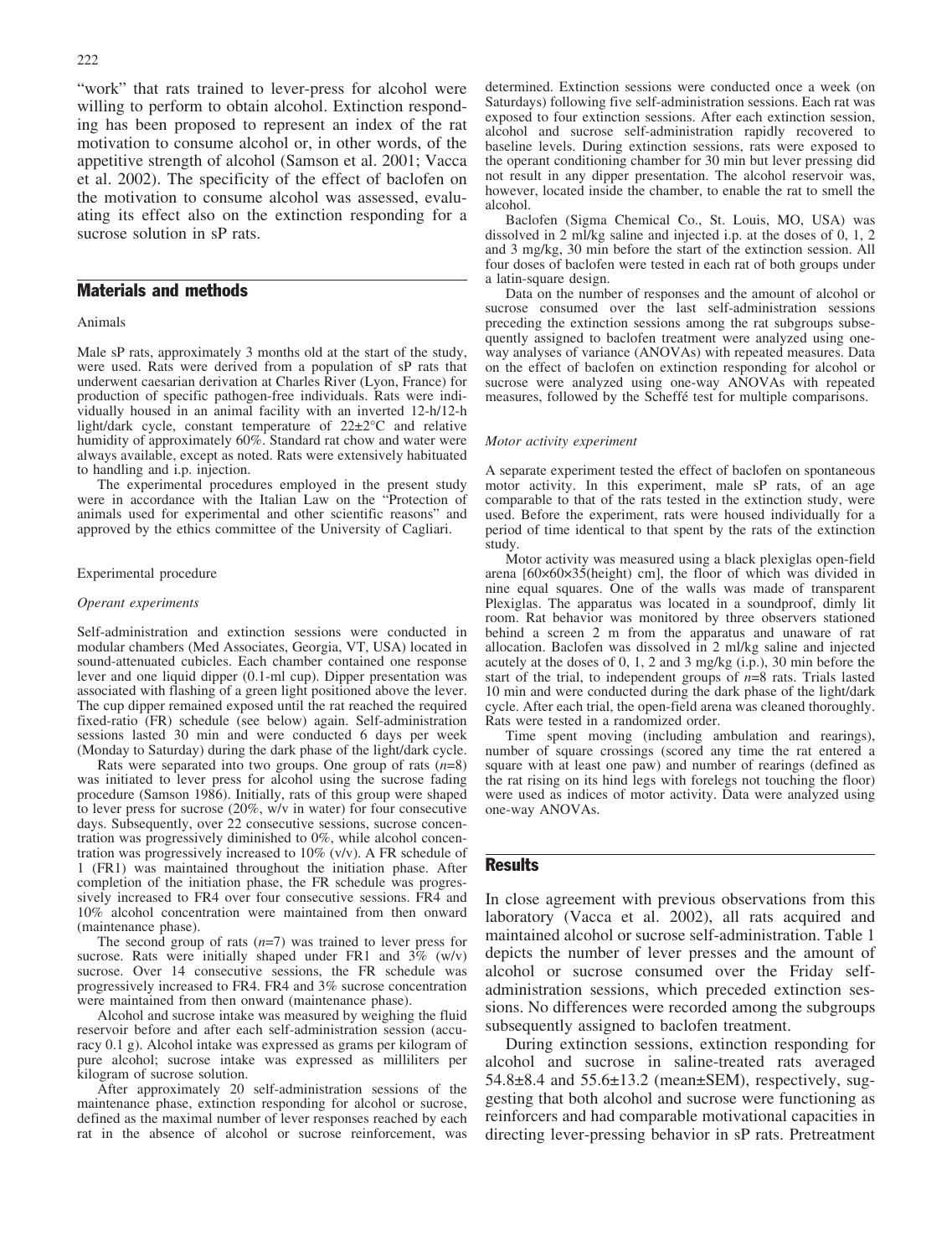Table 1 Number of lever presses and intake of alcohol or sucrose solution during the last self-administration session before the extinction sessions with baclofen in Sardinian alcohol-preferring (sP) rats trained to oral self-administer alcohol or sucrose. Selfadministration sessions lasted 30 min; alcohol (10%, v/v) or sucrose

(3%, w/v) were available under a fixed ratio (FR) schedule of FR4. Alcohol intake is expressed as grams per kilogram of pure alcohol. Sucrose intake is expressed as milliliters per kilogram of sucrose solution. Each value is the mean $\pm$ SEM of  $n=8$  in the "alcohol" group and  $n=7$  in the "sucrose" group

|                                                | Baclofen (mg/kg)                    |                                     |                                     |                                     |  |  |
|------------------------------------------------|-------------------------------------|-------------------------------------|-------------------------------------|-------------------------------------|--|--|
|                                                | 0                                   |                                     |                                     |                                     |  |  |
| Alcohol                                        |                                     |                                     |                                     |                                     |  |  |
| Number of responses<br>Alcohol intake $(g/kg)$ | $206.3 \pm 44.8$<br>$0.72 \pm 0.16$ | $172.8 \pm 26.6$<br>$0.60 \pm 0.09$ | $180.9 \pm 48.7$<br>$0.63 \pm 0.18$ | $170.6 \pm 36.5$<br>$0.59 \pm 0.12$ |  |  |
| Sucrose                                        |                                     |                                     |                                     |                                     |  |  |
| Number of responses<br>Sucrose intake (ml/kg)  | $472.7 + 46.8$<br>$23.6 \pm 2.8$    | $466.7 \pm 37.2$<br>$22.8 \pm 1.3$  | $429.9 \pm 29.7$<br>$21.8 \pm 2.5$  | $484.7 \pm 51.8$<br>$24.0 \pm 3.1$  |  |  |

Table 2 Effect of the acute administration of baclofen on three different measures of motor activity in Sardinian alcohol-preferring (sP) rats tested in an open-field arena. Baclofen was injected i.p. 30 min before the start of the open-field test. Each value is the mean±SEM of  $n=8$ 

|                                                                           | Baclofen $(mg/kg)$                                  |                                                     |                                                      |                                                    |  |  |
|---------------------------------------------------------------------------|-----------------------------------------------------|-----------------------------------------------------|------------------------------------------------------|----------------------------------------------------|--|--|
|                                                                           |                                                     |                                                     |                                                      |                                                    |  |  |
| Time spent moving (s)<br>Number of square crossings<br>Number of rearings | $152.3 \pm 33.6$<br>$24.4 \pm 9.0$<br>$6.0 \pm 1.7$ | $123.6 \pm 32.2$<br>$17.8 \pm 5.5$<br>$4.6 \pm 2.0$ | $185.6 \pm 33.9$<br>$35.5 \pm 10.0$<br>$9.1 \pm 3.2$ | $161.5\pm 49.0$<br>$24.9 \pm 8.0$<br>$6.3 \pm 2.6$ |  |  |



Fig. 1 Effect of the acute administration of baclofen on the extinction responding for alcohol (left panel) or sucrose (right panel) in Sardinian alcohol-preferring (sP) rats trained to lever press for oral 10% (v/v) alcohol or  $3\%$  (w/v) sucrose under a fixed ratio (FR) schedule of FR4. Extinction responding was defined as the maximal number of lever responses performed by each rat in the absence of alcohol or sucrose reinforcement. Extinction sessions were performed once self-administration behavior was well established. Baclofen was injected i.p. 30 min before the start of the extinction session. Each *bar* is the mean $\pm$ SEM of *n*=8.  $*P<0.01$ ,  $*P<0.001$  and  $**P<0.0001$  with respect to salinetreated rats (Scheffé test)

with baclofen suppressed the extinction responding for alcohol  $(F_{3,21}=15.0191, P<0.0001)$  (Fig. 1, left panel). Specifically, lever responses in 1, 2 and 3 mg/kg baclofen-treated "alcohol" rats was 64, 88 and 98% lower, respectively, than that recorded in saline-dosed rats. The numbers of rats that completely avoided pressing the lever were zero of eight, three of eight, five of eight and seven of eight in the "alcohol" rat groups receiving 0, 1, 2 and 3 mg/kg baclofen, respectively. Pretreatment with baclofen produced a dose-dependent reduction of extinction responding for sucrose  $(F_{3,18}=6.8868, P<0.005;$  Fig. 1, right panel). However, post-hoc analysis revealed that only the highest dose of baclofen tested (3 mg/kg) significantly affected extinction responding in the "sucrose" rats. Complete avoidance of lever pressing was observed only in four of eight rats of the 3-mg/kg baclofen group.

In the motor activity experiment, treatment with baclofen affected neither the time spent moving, the number of square crossings nor the number of rearings (Table 2).

## **Discussion**

The results of the present study indicate that acute treatment with the prototype  $GABA_B$  receptor agonist baclofen suppressed non-reinforced lever-pressing for alcohol, i.e., an index of motivation to consume alcohol, in selectively bred alcohol-preferring sP rats. All doses of baclofen tested (1, 2 and 3 mg/kg) markedly suppressed extinction responding for alcohol; further, as the dose of baclofen was augmented, an increasing number of rats even avoided making any press on the lever. In order to assess the specificity of the effect of baclofen on the motivation to consume alcohol, a parallel experiment tested in sP rats the effect of baclofen on the extinction responding for an alternative reinforcer such as sucrose. Notably, extinction responding for alcohol and sucrose was strikingly similar in saline-treated rats  $[54.8 \pm 8.4$  and  $55.6\pm13.2$  (mean $\pm$ SEM), respectively], suggesting that the alcohol and sucrose solutions used in the present study had comparable appetitive strength in sP rats. However,